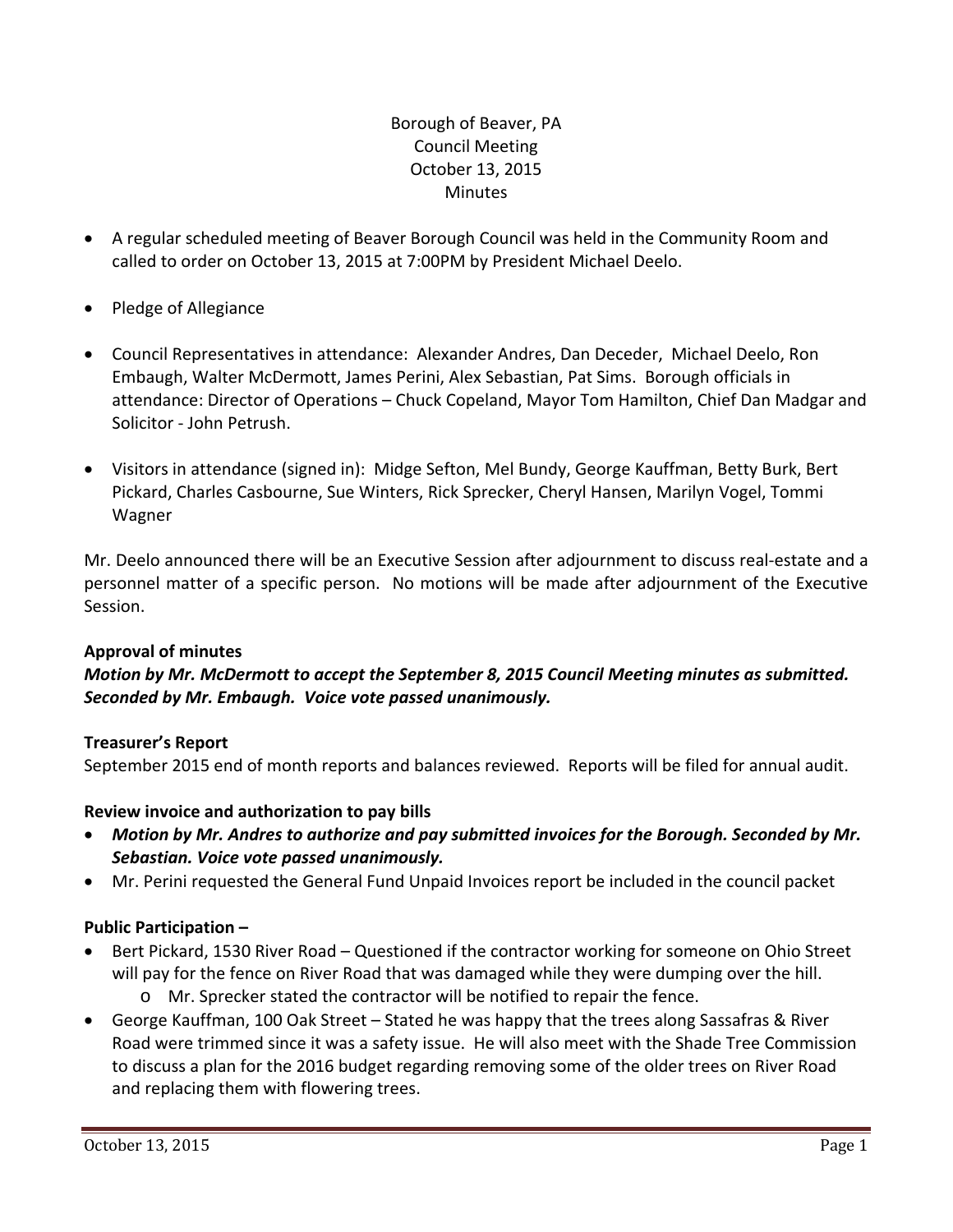- Betty Burke, 888  $4<sup>th</sup>$  Street Commented on the tree on the corner of  $4<sup>th</sup>$  and Market Street that it is losing limbs and becoming a safety issue. Also stated that she attended the latest Recreation Meeting and thought the idea of a Skateboard Park is a good idea.
	- $\circ$  Mr. Sprecker stated the owner of the home on the corner of 4<sup>th</sup> and Market Street has been contacted several times.
	- o Chief Madgar stated if the resident does not attempt to maintain the tree, the borough will and place a lien against the homeowner.

# **Reports – Commissions**

# **Council of Governments (COG) –** Reported by Mr. Deceder

 $1<sup>st</sup>$  Beaver County Municipal Convention information was distributed to council members. Conference open to all elected and appointed officials to be held October 29<sup>th</sup> at Olde Stonewall Golf Club.

# **Business District Authority –**

August 2015 and September 2015 meeting minutes enclosed in council packet

## **Civil Service Commission –** Reported by Ms. Sefton

- Reviewed September 14, 2015 meeting minutes and letter from James Todd dated October 5, 2015 enclosed in council packet
- Eligibility list will expire at midnight January 5, 2016.
- Distributed Rules & Regulations to Mr. Andres, Mr. Embaugh, Mr. Perini and Mr. Sebastian

## **Zoning Hearing Board –** No report

## **Planning Commission –**

September 21, 2015 draft meeting minutes enclosed in council packet

## **Tree Commission –**

- August 24, 2015 meeting minutes enclosed in council packet
- Mr. Perini questioned the \$10,000 budget pruning on main street
	- o Chief Madgar stated the pruning was approved in last years budget.
- Mr. McDermott stated some of the trees in the business district are taller than some of the buildings and should be replaced.
	- o Chief Madgar stated he will relay the information to the Shade Tree Commission
- Letter of recommendation for a new board member was enclosed in the council packet
	- o *Motion by Mr. Deceder for Frank Blaskowitz to be appointed to the Shade Tree Commission. Seconded by Mr. McDermott. Voice vote passed unanimously.*

## **Code Enforcement Officer Report –** Reported by Mr. Sprecker

- September 2015 report enclosed in council packet
- Mr. Sprecker stated he would like to partner with Vanport or contact our State Representative to have the exit area near 376 cleaned up.
	- o Mayor Hamilton stated he will work with Mr. Sprecker to contact our representative.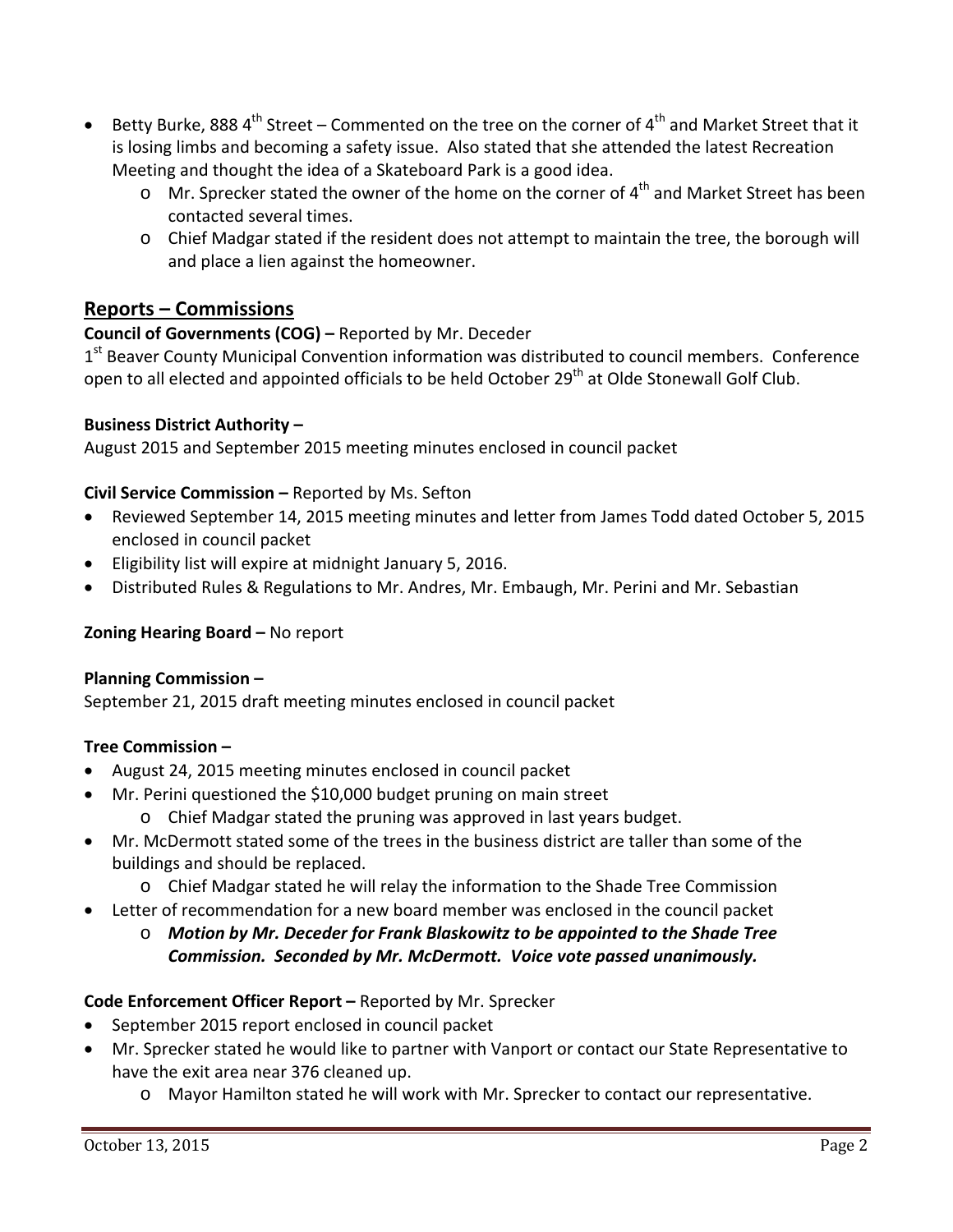# **Historic Architectural Review Board (HARB) –** No meeting in September

# **Council Committee Reports**

**Public Safety –** No report September meeting cancelled

### **Finance –** Reported by Mr. Perini

Reviewed the August 19, 2015 meeting minutes enclosed in council packet

### **Highway –** Reported by Mr. McDermott

- Did not have a quorum for a regular meeting in October
- The paving project on  $5<sup>th</sup>$  Street & Sharon Road will begin on October 16<sup>th</sup> and should be completed on October 19<sup>th</sup>.
- Fire Department parking lot and Ohio Street alley will be paved on October  $20^{th}$ .
- Chief Madgar stated for safety reasons, a Trench Box was ordered

### **General Government –** Reported by Mr. Andres

- Reviewed September 22, 2015 meeting minutes enclosed in council packet
- Election Day is November  $2^{nd}$  and the Library Annual Fundraiser will be on November  $7^{th}$ .
- Mr. Perini questioned if the Borough is searching for a Borough Manager
	- o Mr. Deelo stated he informed Michael Foreman that it wasn't appropriate for a search of a replacement since we are in an evaluation time with the current Interim Borough Manager.
		- **Mr.** Deceder stated he agreed since it is time consuming and expensive.

#### **Code Enforcement –**

- September 28, 2015 meeting minutes enclosed in council packet
- Need a new Chair of the Code Enforcement Committee and a replacement to take over the Rental Registration review.

#### **Recreation –** Reported by Mr. Embaugh

Reviewed the October 6, 2015 meeting minutes enclosed in council packet

#### **Water & Sewer –** Reported by Mr. Sims

Reviewed the September 16, 2015 meeting minutes enclosed in council packet

# **Reports**

**Manager's Report –** Reported by Chief Madgar

- Reviewed the September 2015 report enclosed in council packet
	- o Mr. Perini requested a more detailed report
- Department of Conservation and Natural Resources (DCNR) Grant Grant which the bank would administer the account for fundraising for a skateboard park. Requesting the Highway Department work with the Recreation Committee to schedule the paving of the 100 x 100 skateboard pad.
	- o Mr. Deelo stated this will need to be reviewed by our Solicitor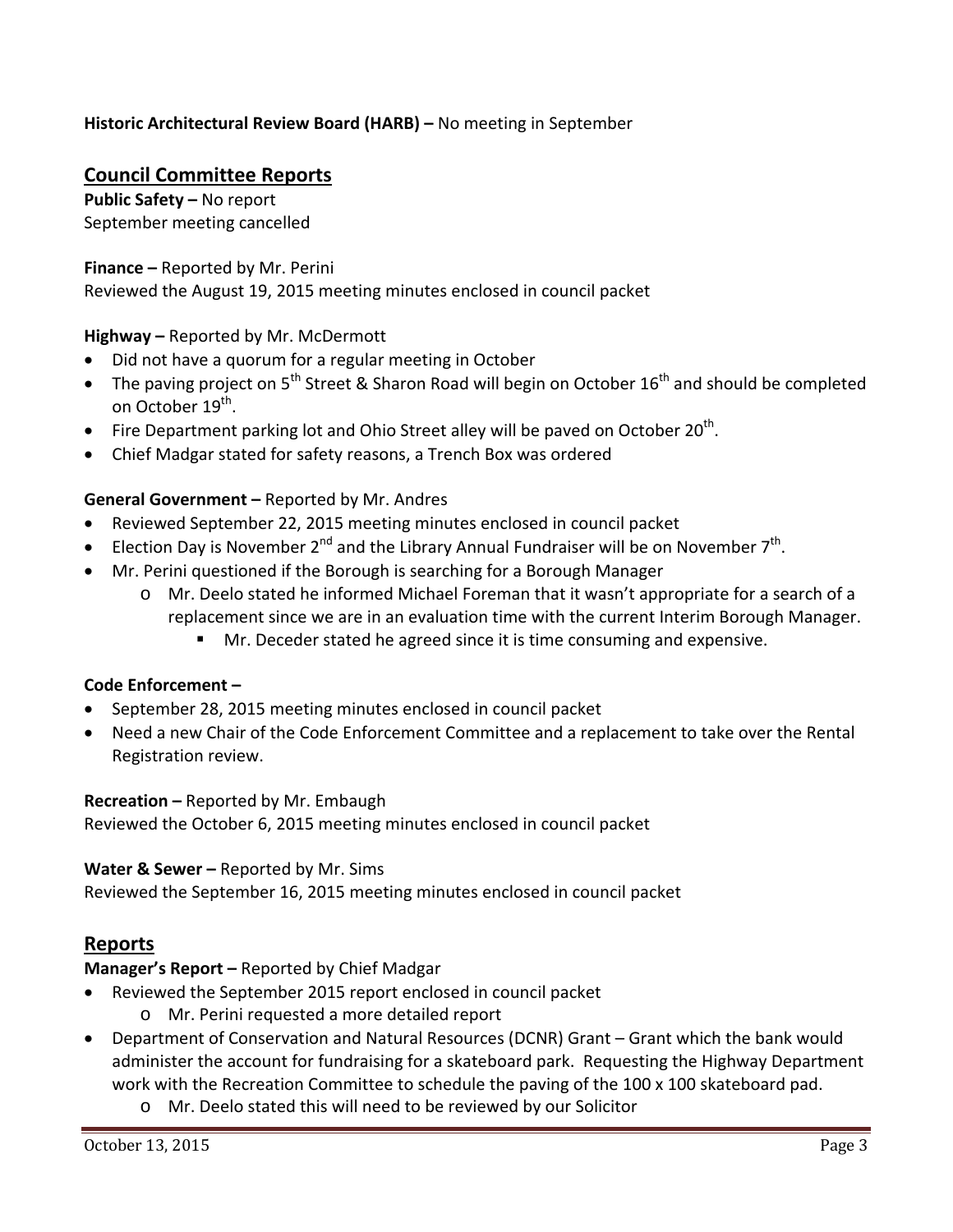- o Mr. McDermott questioned if our insurance company was contacted
	- Chief Madgar Yes, this will be just like another park, rates will not go up unless claims are made.
- o Mr. Embaugh stated he contacted Beaver County Recreation Department they have not had any claims at the Brady's Run location.
- *Motion by Mr. Embaugh to authorize the Interim Borough Manager to set up a bank account and to work with the Solicitor for a potential skateboard park. Seconded by Mr. Sebastian. Voice vote passed unanimously.*
- Distributed architectural drawings of turning the Community Room into new borough offices.

# **Director of Operations Report –** Reported by Mr. Copeland

Reviewed the October 13, 2015 report enclosed in council packet

# **President's Report –**

- Preliminary presentation of the budget at the Finance Committee meeting on October  $21^{st}$ .
- Special Budget Review meeting is scheduled and advertised for October  $27<sup>th</sup>$  at 6:30PM.
- Budget must be approved by the end of the year, the goal is for approval at the regular December meeting.

## **Mayor Hamilton –**

- Train Station Has been restored as a multiuse facility which is another asset to our community
- Bookfest Successful event and hopes it will be an ongoing event
	- o Recognition of Bill Cooper
	- o Read a thank you letter from Mrs. Susan Cooper

## **Police Chief Madgar –**

Covered along with the Borough Manager report

## **Fire Department –** Reported by Mr. Perini

Reviewed the September 2015 report distributed to council

## **Emergency Management Coordinator –** No report

## **Engineer –**

- September 2015 monthly report enclosed in council packet
- October 9, 2015 Review of the Municipal Building Roof Replacement Proposals enclosed in council packet
	- o *Motion by Mr. Andres as recommended by Dan Martone, Beaver Borough Engineer (letter attached), I move that Kenyon Roofing be awarded the contract to replace the roof of the Borough Building located at 469 Third Street Beaver, PA. Cost is \$40,800. Seconded by Mr. McDermott. Voice vote passed unanimously.*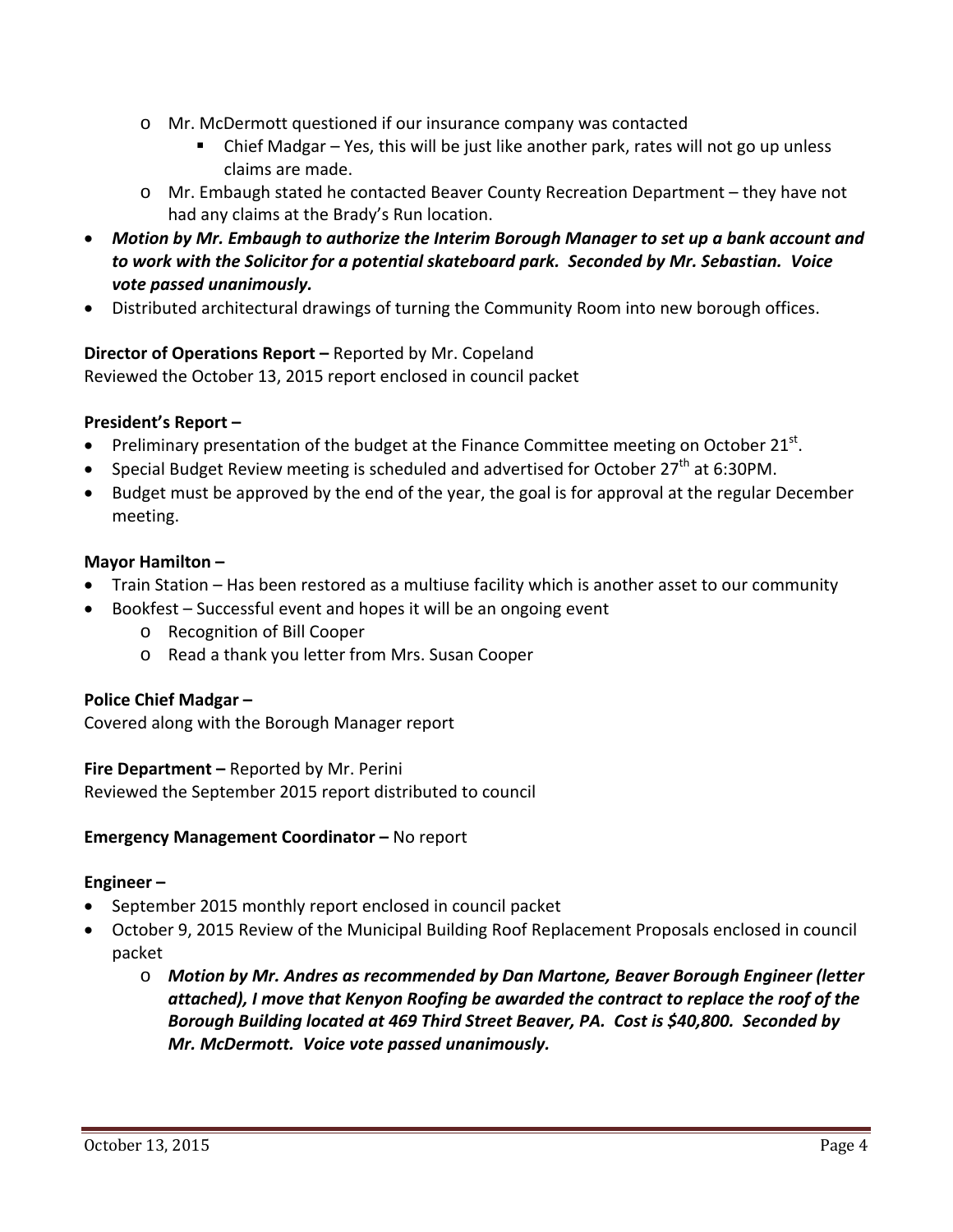### **Solicitor Petrush –**

Working on the following:

- o New sewage treatment contract between Beaver and Bridgewater
- o Lien regarding tree removal
- o Defined Contribution Plan
- o Personnel issues
- o State Right to Know Law

# **Old Business**

**Motion – Ordinance amending Chapter 6 of the Beaver Code of Ordinances relating to Conduct, adding a Part 7 concerning skateboarding**

*Motion by Mr. Embaugh that Council authorize the Solicitor to advertise the amendment to Chapter 6 of the Beaver Code of Ordinances relating to Conduct, adding a Part 7 concerning skateboarding with the attached changes recommended by the Recreation Committee. Seconded by Mr. Sebastian. Voice vote passed unanimously.*

## **New Business**

**Motion – Approving and enacting Ordinance amending Chapter 8 of the Beaver Code of Ordinances** *Motion by Mr. Andres that Borough Council approve the amendment of Chapter 8 of the Beaver* Code of Ordinances relating to Floodplains. A brief summary of such ordinance is set forth below. *The full text of the ordinance may be examined at the Beaver County Law Library in the Courthouse* in Beaver, or at the Borough Office. Summary: Section 1: Amends Section 8-802 and 8-406 of Part 8, *of Chapter 8 on Floodplains, to correct minor technical errors. Section 2: Repeals any inconsistent* ordinance. Section 3: States the legal authority of the ordinance. Section 4: Specifies an effective *date of August 17, 2015. Seconded by Mr. Embaugh. Voice vote passed unanimously.*

#### **Motion – Press Contact**

*Motion by Mr. McDermott that Beaver's Borough Manager or Interim Borough Manager, be and is hereby designated as the sole Press Contact between the Media and all Beaver Borough non‐uniform employees and directing that all Borough non‐uniform employees refer all press and media inquiries to the Borough Manager or Interim Borough Manager, or in his absence, that those inquiries and questions be directed to the President or Vice President of Beaver Council. Seconded by Mr. Embaugh. Voice vote passed unanimously.*

## **Motion – Resignation of Councilman, Lauson Cashdollar**

*Motion by Mr. Sims to accept the letter of resignation by Lauson Cashdollar dated September 22, 2015. Seconded by Mr. Sebastian. Voice vote passed unanimously.*

o Mr. McDermott stated Mr. Cashdollar did a lot of hard work for Beaver and council will miss him.